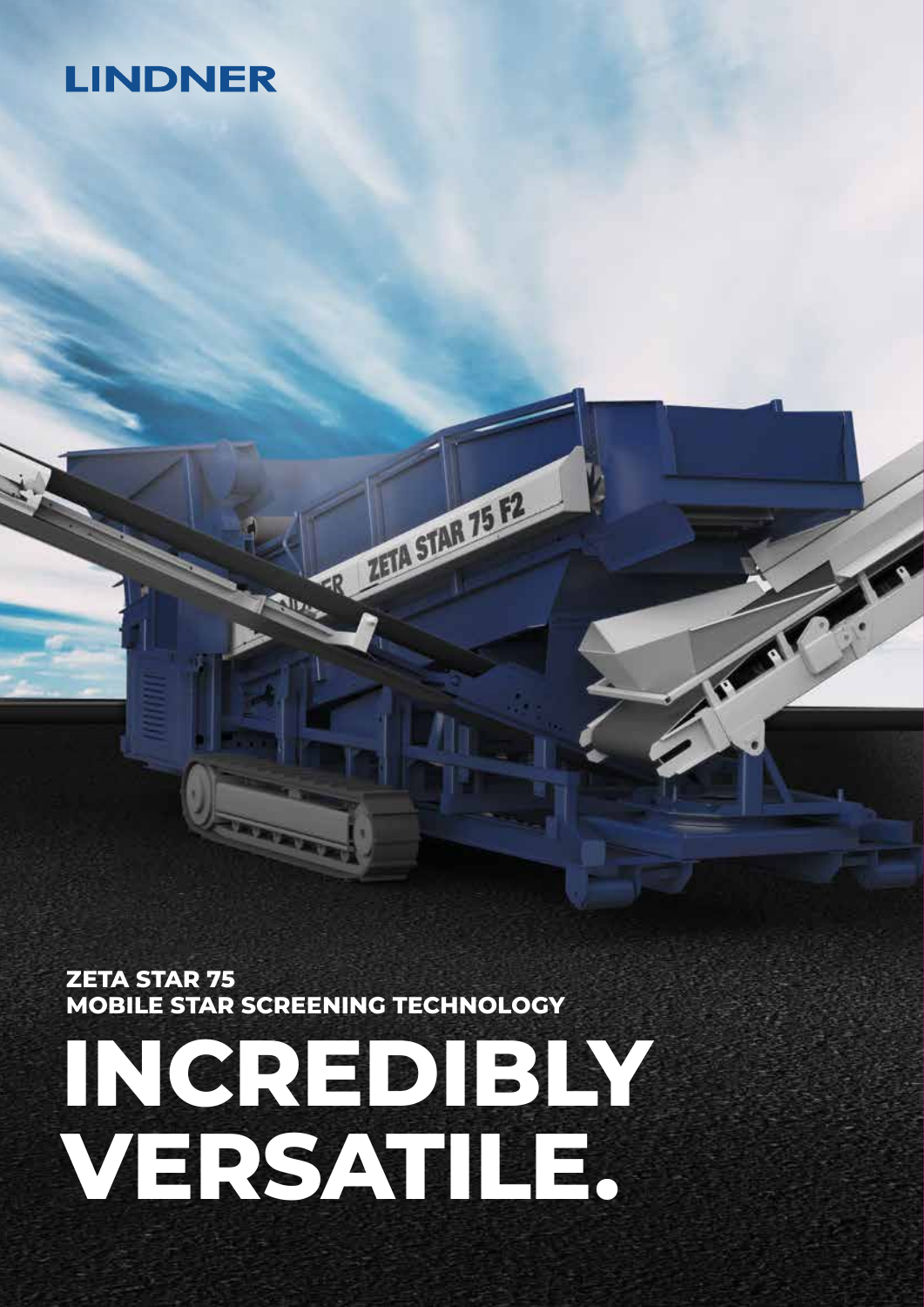### **4. EASY-TO-USE CONTROLS**

Simple operation and parametersetting via the intuitive touchscreen user interface. Convenient shredder and screen operation from the wheel loader with our customisable remote control.

Easy manoeuvring of tracked machines thanks to the joystick remote control.

# **3. WELL-ENGINEERED FEED**

**AND DISCHARGE SYSTEMS**

Low dust emissions due to hydraulically adjustable discharge conveyor height – even during operation.

**2. ZETA STAR 75 F2** 

**Easy transport** and raising and lowering of the machine with standard hook-lift trucks

Hassle-free repositioning on the premises with optional wheel axle and





Maximum flexibility thanks to the fast single to dual-fraction operation change via the rotatable return conveyor with a swivel range of 90°.

> Full mobility on-site thanks to tracked chassis (ZS75F2DK).

Consistently high throughput with our feed hopper with dosing function.

### **6. MADE-TO-MEASURE CHASSIS**

(ZS75F2D).

drawbar.

Quick conversion for different particle sizes made possible with a screen deck

# **SEPARATES THE WHEAT FROM THE CHAFF.**

# **ONLY LINDNER CLIENTS CAN TRULY SAY:**

Maximum throughput and perfect output guaranteed with our impeccably

# **A WINNING COMBINATION - TURN WASTE WOOD INTO A NEW ENERGY SOURCE:**

Active dust control thanks to the optional water sprinkling system on shredder and screen.

**Minimum effort** ensured by the automatic and safe refeeding of oversized particles.

The perfect combination of tried-and-trusted shredder and highly flexible screening technology makes this compact combo of Urraco 75 and Zetastar 75 a turnkey system to be reckoned with. Ideal processing of waste wood for combustion Lindner style: robust, highly efficient and focused on the ideal output size.







## Quickly adapts to different waste wood qualities thanks to the adjustable screen **Minimum maintenance** with our inclined, self-cleaning screening area.



change in just 60 minutes.

## **5. SOPHISTICATED COMBO**

compatible system components.

**1.**

**3.**

**4.**

**6.**

**5.**